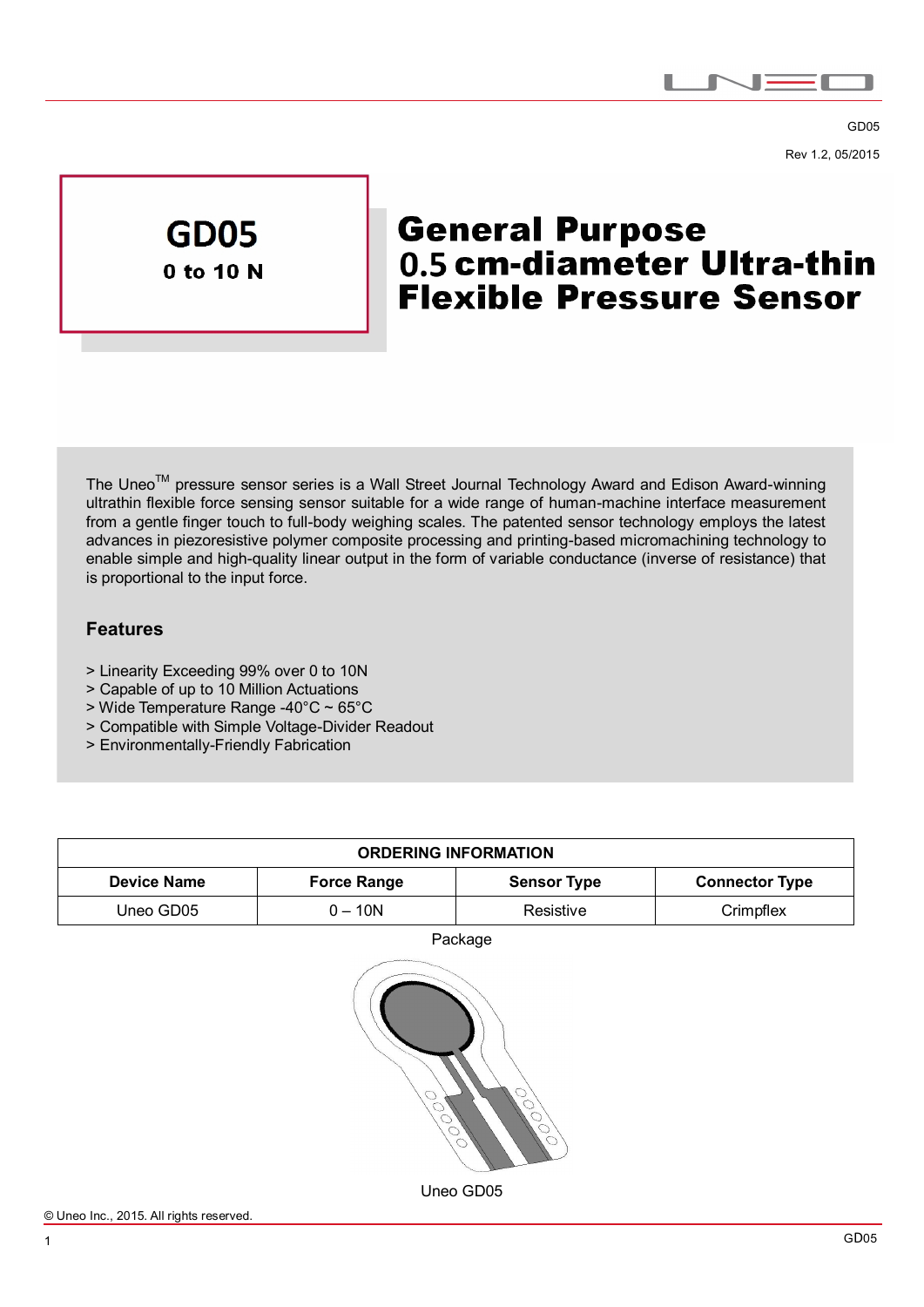# **Operating Characteristics**

| Characteristic                         | Symbol         | <b>Min</b> | <b>Typ</b> | <b>Max</b> | <b>Unit</b> |
|----------------------------------------|----------------|------------|------------|------------|-------------|
| Force Range <sup>(1)</sup>             | $F_{OP}$       | 0          |            | 10         | N           |
| Linearity <sup>(2)</sup>               |                |            | 0.99       |            |             |
| Repeatability <sup>(3)</sup>           |                |            |            | ±2         | $\%$        |
| Hysteresis <sup>(4)</sup>              |                |            |            | ±2         | $\%$        |
| Drift <sup>(5)</sup>                   |                |            |            | 6          | $%$ /log(s) |
| Response Time <sup>(6)</sup>           | t <sub>R</sub> |            |            | 0.1        | ms          |
| Temperature Sensitivity <sup>(7)</sup> | Y/T            |            |            | 0.35       | $\%$ /°C    |

|  |  |  | <b>Table 1.</b> Operating Characteristics ( $TA = 25^{\circ}C$ unless otherwise noted, F is positive) |  |  |
|--|--|--|-------------------------------------------------------------------------------------------------------|--|--|
|--|--|--|-------------------------------------------------------------------------------------------------------|--|--|

1. The equivalent pressure on sensor can be computed as the force on sensing area divided by the sensor area. Depending on the application, the usable force range could be higher than 10N.

- 2. Linearity indicates how well force vs. sensor conductance is correlated linearly. It is computed by taking the coefficient of determination, or  $R^2$ , of measurements in sensor's operating force range.
- 3. Repeatability accounts for how well the sensor can reproduce a reading when the same force is applied within the rated operating force range using precision actuation systems. Results could vary depending on the stability of mechanical setup.
- 4. Hysteresis is the difference between sensor output values when force is added or removed continuously from the sensor. The value is defined by the maximum difference in sensor output values, at the same force, during the loading and unloading of force in the rated operating force range.
- 5. Drift is the gradual shift the sensor output while the sensor is subjected to a fixed force, and is defined as percentage of shift relative to initial reading over time. Typically, the sensor conductance will increase gradually with time, so such factor should be considered to derive accurate force measurement.
- 6. Response time  $(t_R)$  is defined as the time for the incremental change in the output to get from 10% to 90% of the final value when subjected to a change in applied force.
- 7. Temperature Sensitivity is measured by the percentage change in output conductance per change in operating temperature. The rating is only applicable when sensor is operated within conditions described in Table 2.

# **Maximum Ratings**

**Table 2.** Maximum Ratings

| Rating                       | Symbol         | Value      | Unit   |  |
|------------------------------|----------------|------------|--------|--|
| Storage Temperature          | stg            | -40 to +90 | $\sim$ |  |
| <b>Operating Temperature</b> | $\mathsf{I}$ A | -40 to +65 | $\sim$ |  |

**Operating beyond the specified limits could change the sensor output characteristic permanently.**

 $\overline{a}$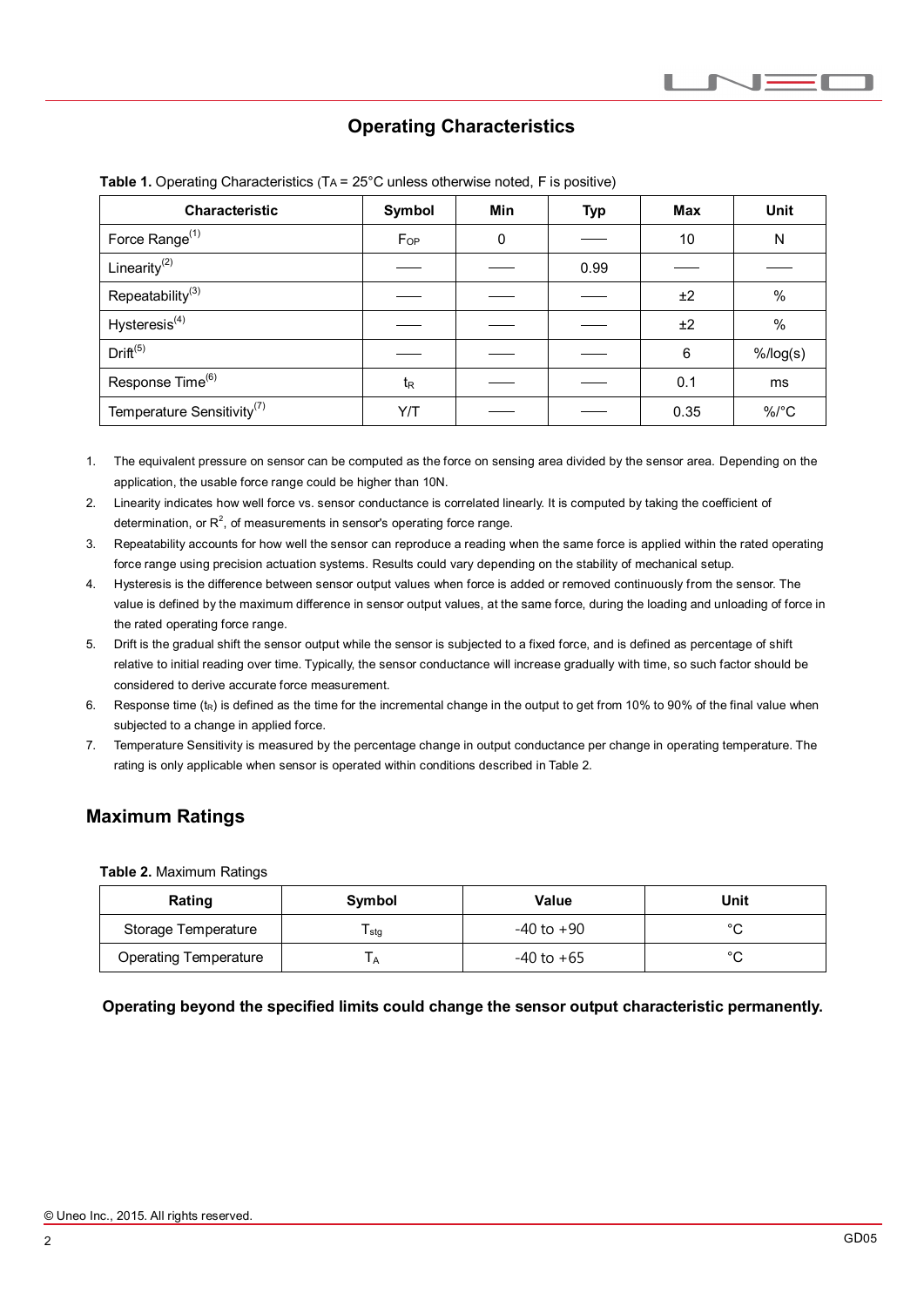#### H  $\Box$ п

### **Measurement Circuit**

 $\overline{a}$ 

Two methods to measure UNEO sensor is shown below:

1. Using an operational amplifier (OP-AMP) in an inverting configuration to obtain a voltage output that varies linearly with respect to force input. Use this circuit if high output linearity is desired.





2. Using a fixed resistor R1 in a voltage divider configuration for an output V2 that increases with respect to added force. Use this circuit topology for budget or power-conscious applications.





Note:

1. R1 is 1Kohm to 100Kohm

2. V2 is 0 to +Vr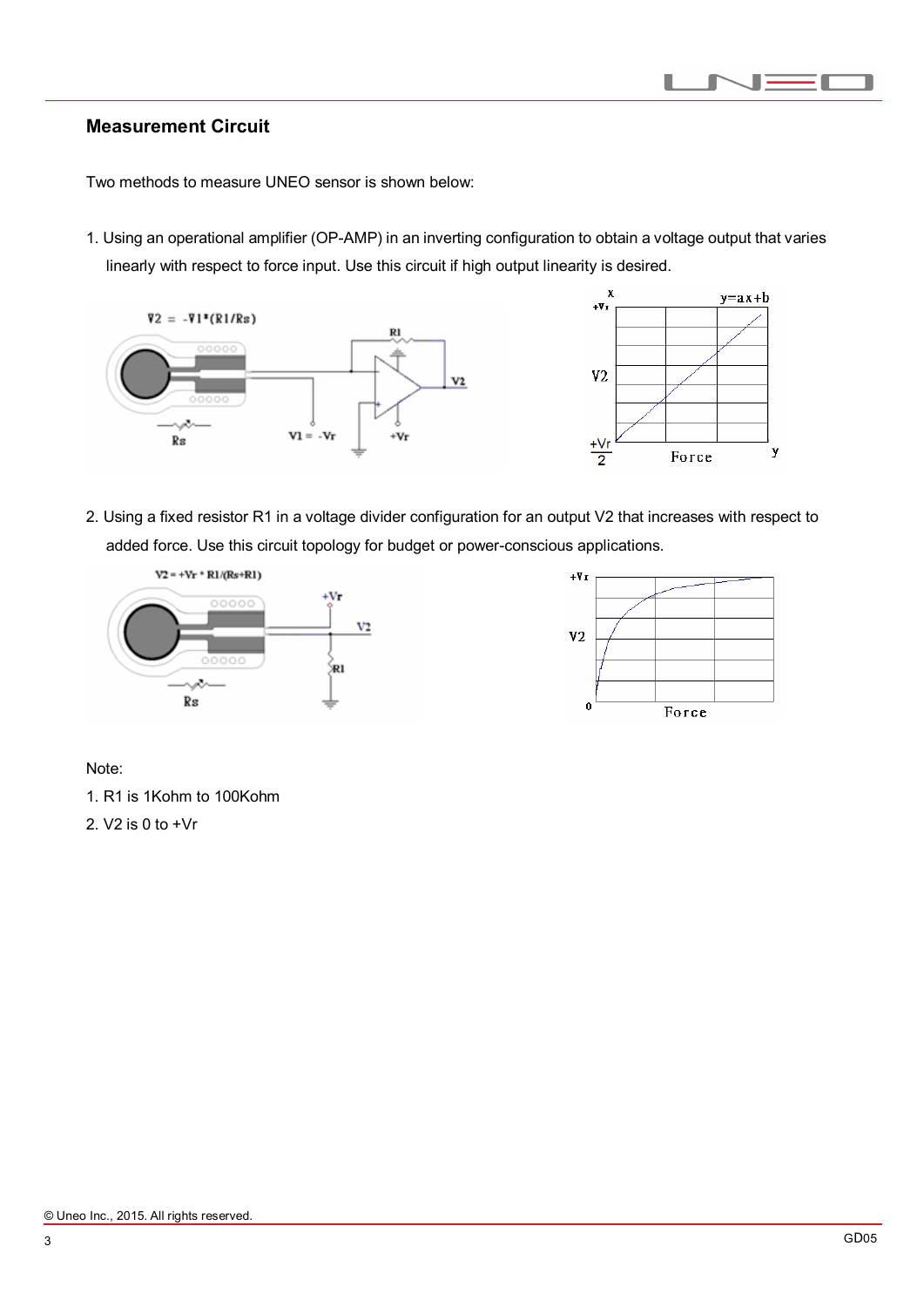

# **Nominal Dimension**

 $\overline{a}$ 

| <b>DIM</b> | <b>Millimeters</b> |  |
|------------|--------------------|--|
|            | 5.00               |  |
| в          | 8.6                |  |
| C.         | 15.3               |  |
| D          | 0.2                |  |
| F          | 2.54               |  |